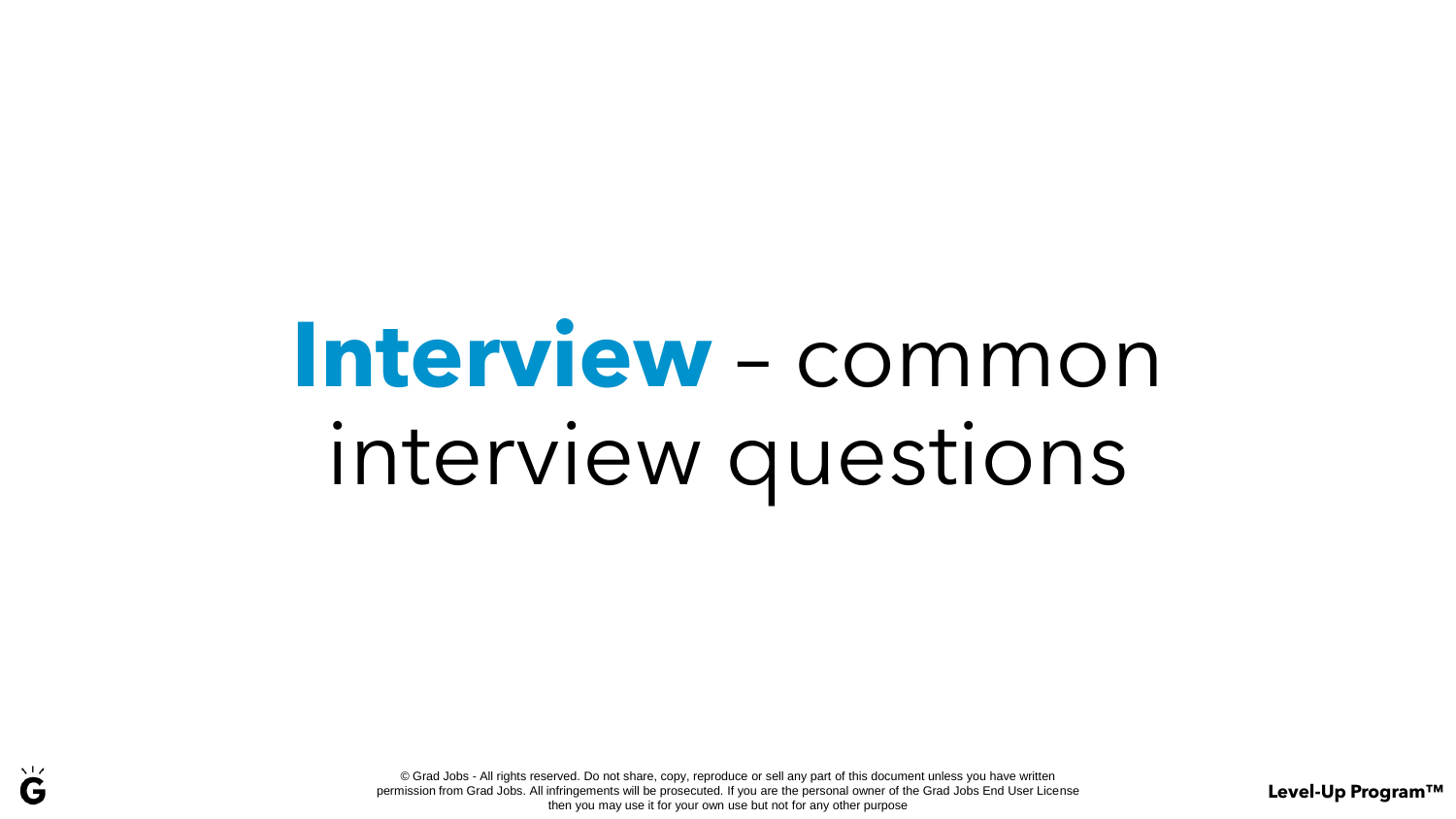### **Common** interview questions

- **1. Tell me a bit about yourself**
- **2. Why do you want this job?**
- **3. Why this organisation?**
- **4. Why this field/industry?**
- **5. Why this position/team?**
- **6. Where do you see yourself in 10 years?**
- **7. What are your strengths?**
- **8. What are your weaknesses?**
- **9. Have you dealt with conflict?**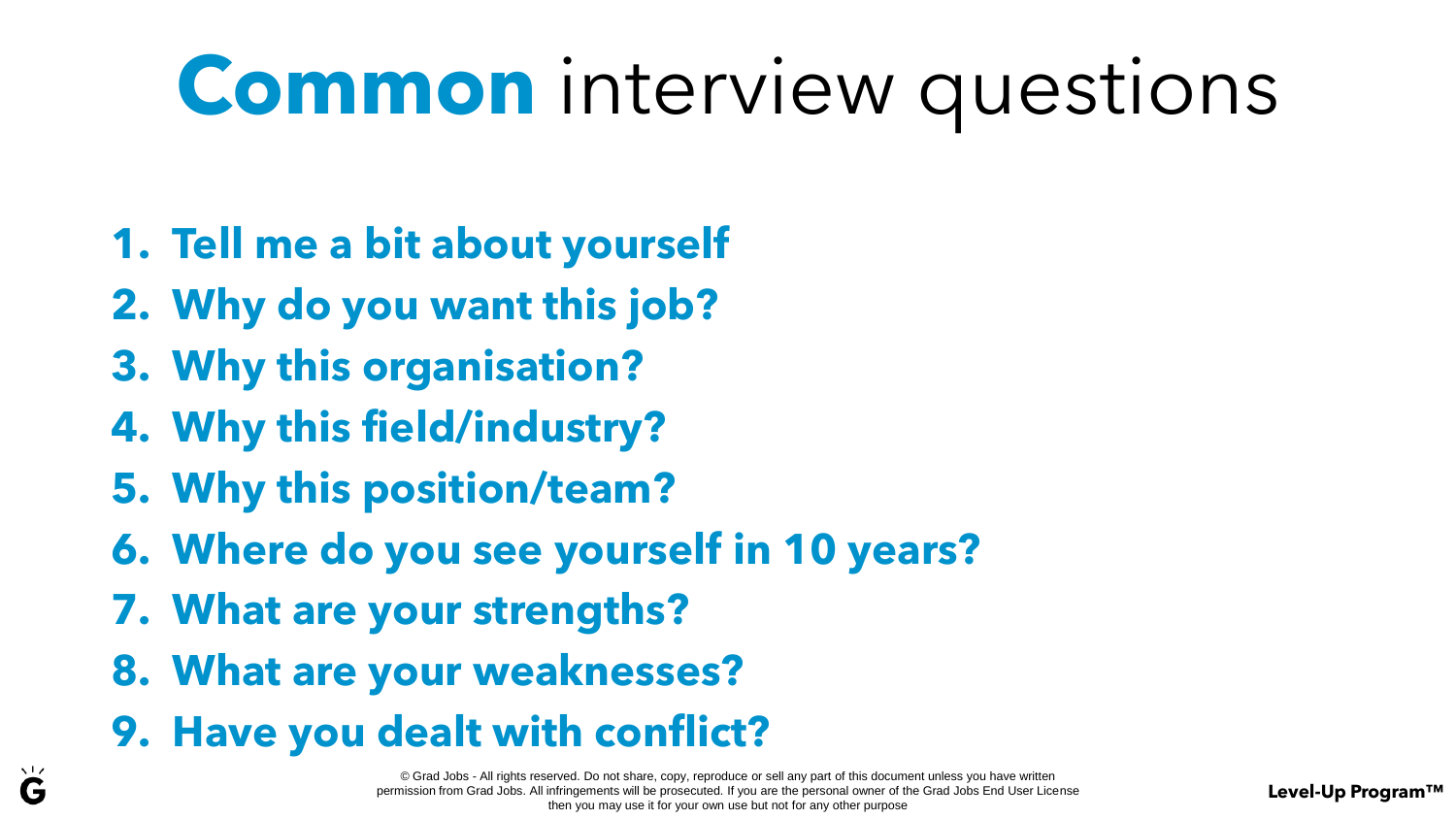#### **Common** interview questions

- **10.Have you ever failed?**
- **11.Have you worked in a team?**
- **12.Have you demonstrated leadership skills?**
- **13.What is your greatest achievement?**
- **14.Why do you have an employment gap?**
- **15.What salary do you want?**
- **16.Do you have any questions?**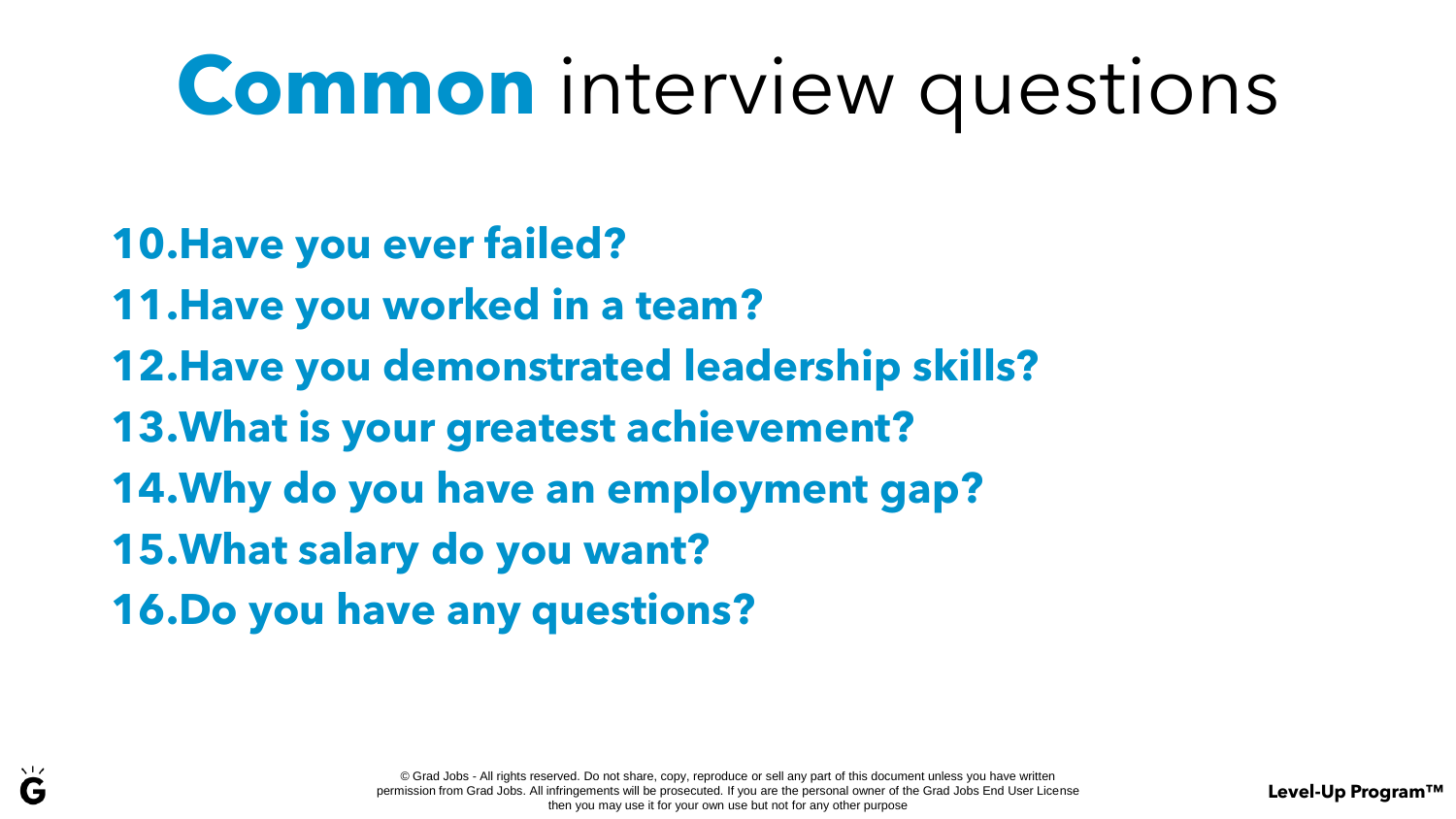## Question **variation**